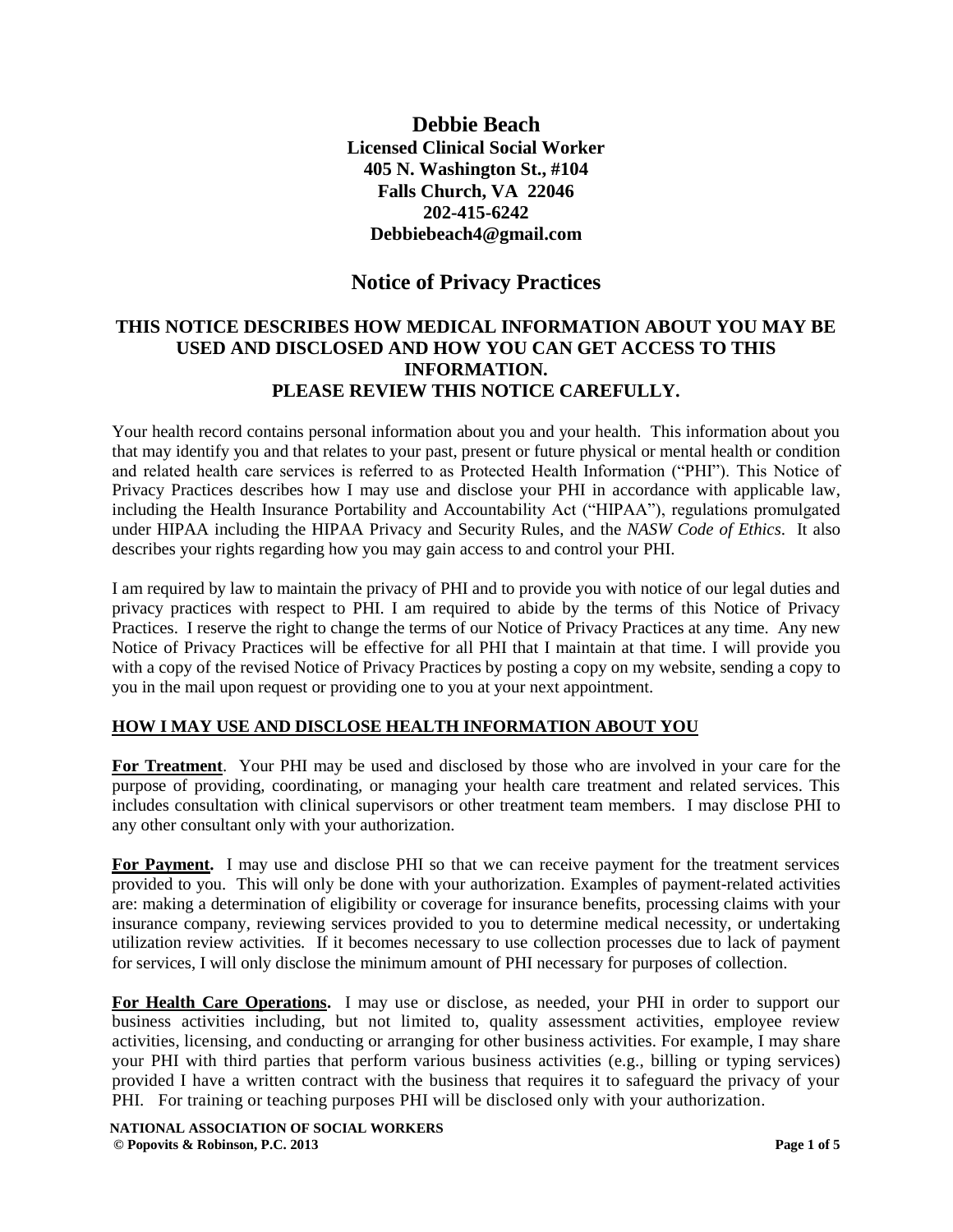**Required by Law.** Under the law, I must disclose your PHI to you upon your request. In addition, I must make disclosures to the Secretary of the Department of Health and Human Services for the purpose of investigating or determining our compliance with the requirements of the Privacy Rule.

**Without Authorization.** Following is a list of the categories of uses and disclosures permitted by HIPAA without an authorization. Applicable law and ethical standards permit us to disclose information about you without your authorization only in a limited number of situations.

As a social worker licensed in this state and as a member of the National Association of Social Workers, it is my practice to adhere to more stringent privacy requirements for disclosures without an authorization. The following language addresses these categories to the extent consistent with the *NASW Code of Ethics* and HIPAA.

**Child Abuse or Neglect.** I may disclose your PHI to a state or local agency that is authorized by law to receive reports of child abuse or neglect.

**Judicial and Administrative Proceedings.** I may disclose your PHI pursuant to a subpoena (with your written consent), court order, administrative order or similar process.

**Deceased Patients.** I may disclose PHI regarding deceased patients as mandated by state law, or to a family member or friend that was involved in your care or payment for care prior to death, based on your prior consent. A release of information regarding deceased patients may be limited to an executor or administrator of a deceased person's estate or the person identified as next-of-kin. PHI of persons that have been deceased for more than fifty (50) years is not protected under HIPAA.

**Medical Emergencies.** I may use or disclose your PHI in a medical emergency situation to medical personnel only in order to prevent serious harm. Our staff will try to provide you a copy of this notice as soon as reasonably practicable after the resolution of the emergency.

**Family Involvement in Care.** I may disclose information to close family members or friends directly involved in your treatment based on your consent or as necessary to prevent serious harm.

**Health Oversight.** If required, I may disclose PHI to a health oversight agency for activities authorized by law, such as audits, investigations, and inspections. Oversight agencies seeking this information include government agencies and organizations that provide financial assistance to the program (such as third-party payors based on your prior consent) and peer review organizations performing utilization and quality control.

**Law Enforcement.** I may disclose PHI to a law enforcement official as required by law, in compliance with a subpoena (with your written consent), court order, administrative order or similar document, for the purpose of identifying a suspect, material witness or missing person, in connection with the victim of a crime, in connection with a deceased person, in connection with the reporting of a crime in an emergency, or in connection with a crime on the premises.

**Specialized Government Functions.** I may review requests from U.S. military command authorities if you have served as a member of the armed forces, authorized officials for national security and intelligence reasons and to the Department of State for medical suitability determinations, and disclose your PHI based on your written consent, mandatory disclosure laws and the need to prevent serious harm.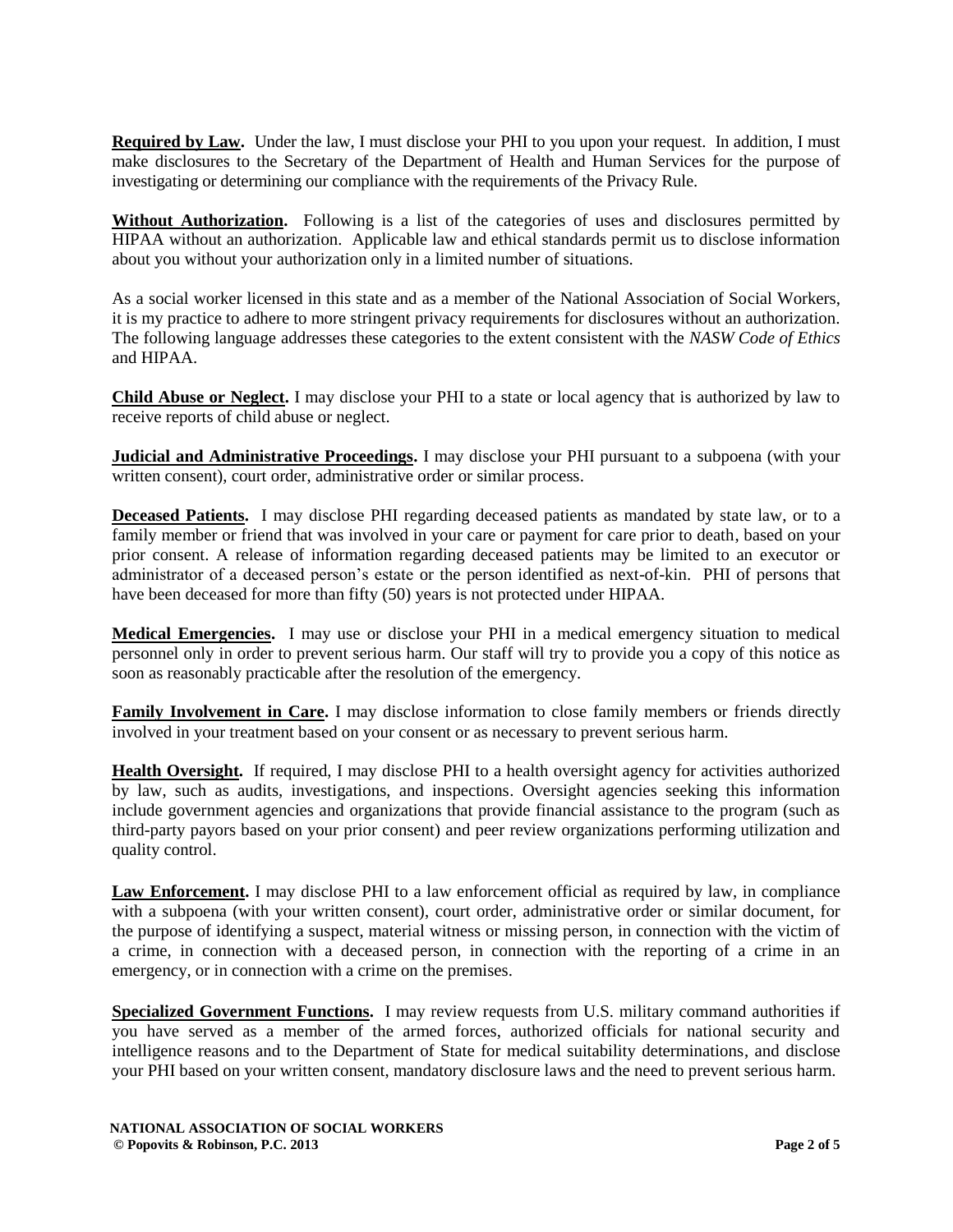**Public Health.** If required, I may use or disclose your PHI for mandatory public health activities to a public health authority authorized by law to collect or receive such information for the purpose of preventing or controlling disease, injury, or disability, or if directed by a public health authority, to a government agency that is collaborating with that public health authority.

**Public Safety.** I may disclose your PHI if necessary to prevent or lessen a serious and imminent threat to the health or safety of a person or the public. If information is disclosed to prevent or lessen a serious threat it will be disclosed to a person or persons reasonably able to prevent or lessen the threat, including the target of the threat.

**Research.** PHI may only be disclosed after a special approval process or with your authorization.

**Fundraising.** I may send you fundraising communications at one time or another. You have the right to opt out of such fundraising communications with each solicitation you receive.

**Verbal Permission.** I may also use or disclose your information to family members that are directly involved in your treatment with your verbal permission.

**With Authorization**. Uses and disclosures not specifically permitted by applicable law will be made only with your written authorization, which may be revoked at any time, except to the extent that I have already made a use or disclosure based upon your authorization. The following uses and disclosures will be made only with your written authorization: (i) most uses and disclosures of psychotherapy notes which are separated from the rest of your medical record; (ii) most uses and disclosures of PHI for marketing purposes, including subsidized treatment communications; (iii) disclosures that constitute a sale of PHI; and (iv) other uses and disclosures not described in this Notice of Privacy Practices.

#### **YOUR RIGHTS REGARDING YOUR PHI**

You have the following rights regarding PHI I maintain about you. To exercise any of these rights, please submit your request in writing to me (Privacy Officer) at Debbie Beach, LCSW. 405 N. Washington St. #104, Falls Church, VA 22046:

- **Right of Access to Inspect and Copy.** You have the right, which may be restricted only in exceptional circumstances, to inspect and copy PHI that is maintained in a "designated record set". A designated record set contains mental health/medical and billing records and any other records that are used to make decisions about your care. Your right to inspect and copy PHI will be restricted only in those situations where there is compelling evidence that access would cause serious harm to you or if the information is contained in separately maintained psychotherapy notes. I may charge a reasonable, cost-based fee for copies. If your records are maintained electronically, you may also request an electronic copy of your PHI. You may also request that a copy of your PHI be provided to another person.
- **Right to Amend.** If you feel that the PHI I have about you is incorrect or incomplete, you may ask me to amend the information although I am not required to agree to the amendment. If I deny your request for amendment, you have the right to file a statement of disagreement with me. I may prepare a rebuttal to your statement and will provide you with a copy. Please contact the Privacy Officer if you have any questions.
- **Right to an Accounting of Disclosures.** You have the right to request an accounting of certain of the disclosures that I make of your PHI. I may charge you a reasonable fee if you request more than one accounting in any 12-month period.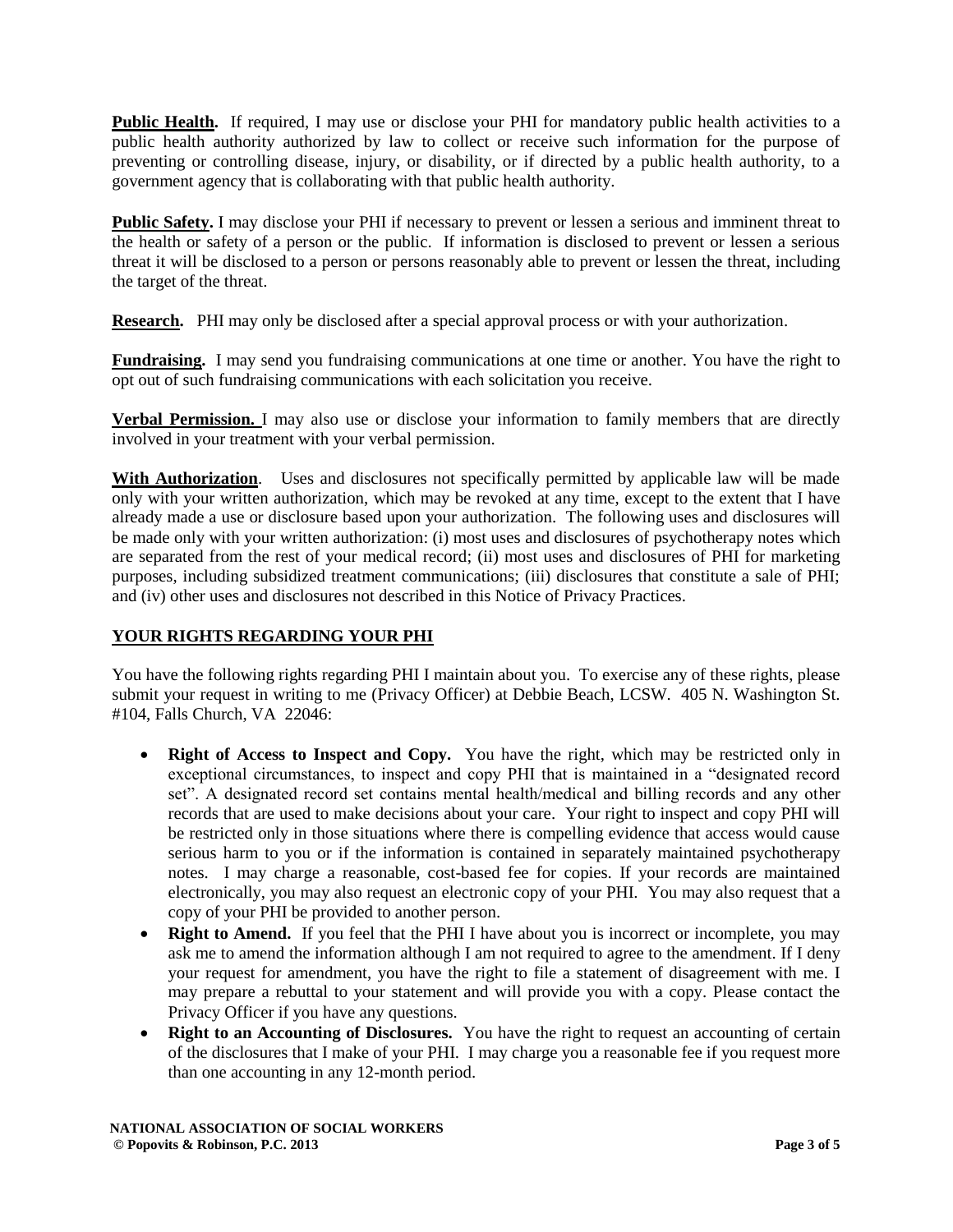- **Right to Request Restrictions.** You have the right to request a restriction or limitation on the use or disclosure of your PHI for treatment, payment, or health care operations. I am not required to agree to your request unless the request is to restrict disclosure of PHI to a health plan for purposes of carrying out payment or health care operations, and the PHI pertains to a health care item or service that you paid for out of pocket. In that case, I am required to honor your request for a restriction.
- **Right to Request Confidential Communication.** You have the right to request that I communicate with you about health matters in a certain way or at a certain location. I will accommodate reasonable requests. I may require information regarding how payment will be handled or specification of an alternative address or other method of contact as a condition for accommodating your request. I will not ask you for an explanation of why you are making the request.
- **Breach Notification.** If there is a breach of unsecured PHI concerning you, I may be required to notify you of this breach, including what happened and what you can do to protect yourself.
- **Right to a Copy of this Notice.** You have the right to a copy of this notice.

### **COMPLAINTS**

If you believe I have violated your privacy rights, you have the right to file a complaint in writing with me (Privacy Officer) at the address listed above or with the Secretary of Health and Human Services at 200 Independence Avenue, S.W. Washington, D.C. 20201 or by calling (202) 619-0257. **I will not retaliate against you for filing a complaint.** 

**The effective date of this Notice is September 2013.**